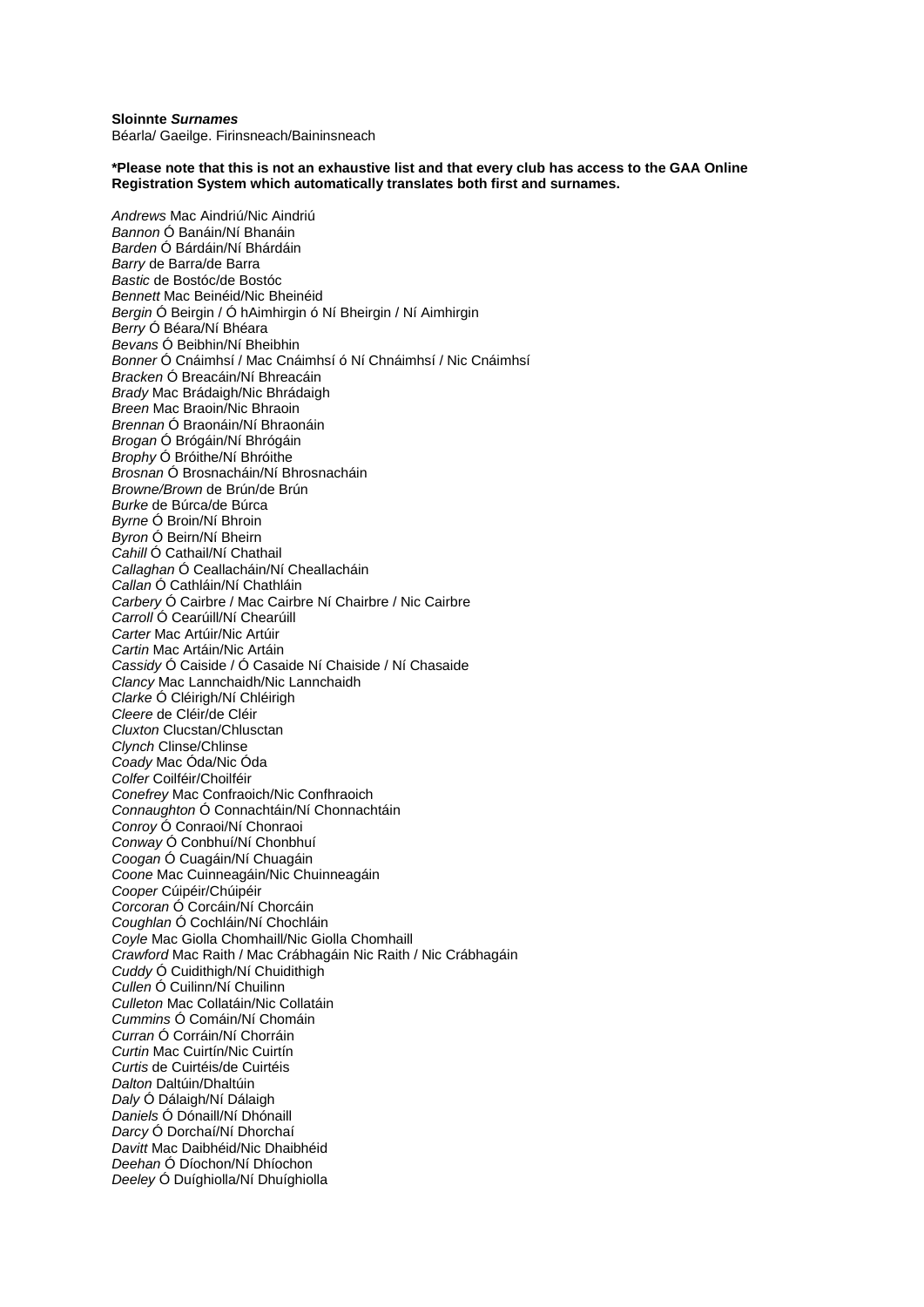*Delaney* Ó Dúláinne/Ní Dhúláinne *Dillon* Diolún/Dhiolún *Dolan* Ó Dúláin/Ní Dhúláin *Donnellan* Ó Dónalláin/Ní Dhónalláin *Donnelly* Ó Donnaile/Ní Dhonnaile *Donohue/Donoghue* Ó Donnchú/Ní Dhonnchú *Dowd* Ó Dúda/Ní Dhúda *Doyle* Ó Dúghaill/Ní Dhúghaill *Duffy* Ó Dufaigh/Ní Dhufaigh *Dunbar* Ó Dúnbarra/Ní Dhúnbarra *Dunne* Ó Doinn/Ní Dhoinn *Earley* Ó Mochóir/Ní Mhochóir *Egan* Mac Aogáin/Nic Aogáin *Ellis* Mac Eilis/Nic Eilis *Ennis* Mac Aonais/Nic Aonais *Fagan* Ó Faogáin/Ní Fhaogáin *Fallon* Ó Fallúin/Ní Fhallúin *Farrell* Ó Fearghail/Ní Fhearghail *Farrelly* Ó Faircheallaigh/Ní Fhaircheallaigh *Fennan* Ó Fionnáin/Ní Fhionnáin *Fennell* Ó Fionnail/Ní Fhionnail *Fennelly* Ó Fionnalaigh/Ní Fhionnalaigh *Fitzgerald* Mac Gearailt/Nic Gearailt *Fitzhenry* Mac Éinrí/Nic Éinrí *Fitzpatrick* Mac Giolla Phádraig/Nic Giolla Phádraig *Flynn* Ó Floinn/Ní Fhloinn *Fogarty* Ó Fógartaigh/Ní Fhógartaigh *Foley* Ó Foghlú/Ní Fhoghlú *Forde* Mac Giollarnáth/Nic Giollarnáth *Fox* Ó Sionnaigh/Ní Shionnaigh *Franks* de Frainc/de Frainc *Furlong* Furlong/Fhurlong *Gannon* Mac Fhionnáin/Nic Fhionnáin *Garvan* Ó Garbháin/Ní Gharbháin *Gavin* Ó Gáibhín/Ní Gháibhín *Geraghty* Mac Oireachtaigh/Nic Oireachtaigh *Ghee* Mac Aoidh/Nic Aoidh *Gill* Mac an Ghaill/Nic an Ghaill *Gilleran* Mac Giollaráin/Nic Giollaráin *Glennon* Mac Leannáin/Nic Leannáin *Glynn* Mac Fhloinn/Nic Fhloinn *Goggins* Gógan/Gógan *Goss* Goss/Goss *Greene* Ó hUaine/Ní Uaine *Grennan* Ó Grianáin/Ní Ghrianáin *Griffin* Mac Gribhthín/Nic Gribhthín *Grimes* Ó Gréacháin/Ní Ghréacháin *Hammon* Ó hAdhmaill/Ní Adhmaill *Hannify* Ó hAinbhith/Ní Ainbhith *Hannon* Ó hAnnáin/Ní Annáin *Hanrahan* Ó hAnracháin/Ní Anracháin *Hassett* Ó hAisí/Ní Aisí *Hayden* Ó hEideáin/Ní Eideáin *Healy* Ó hÉilí/Ní Éilí *Heavey* Ó hÉamhaigh/Ní Eamhaigh *Heavin* Ó hEimhín/Ní Eimhín *Hegarty* Ó hÉigeartaigh/Ní Éigeartaigh *Henry* Mac Éinrí/Nic Éinrí *Hilliard* Hilliard/Hilliard *Hoey* Ó hEochaidh/Ní Eochaidh *Horan* Ó hÓráin/Ní Óráin *Hudson* Hudson/Hudson *Hyland* Ó hAoláin/Ní Aoláin *Jacob* Iácób/Iácób *Jordan* Mac Shiúrtáin/Nic Shiúrtáin *Kavanagh* Caomhánach/Chaomhánach *Keaney* Ó Cianaigh/Ní Chianaigh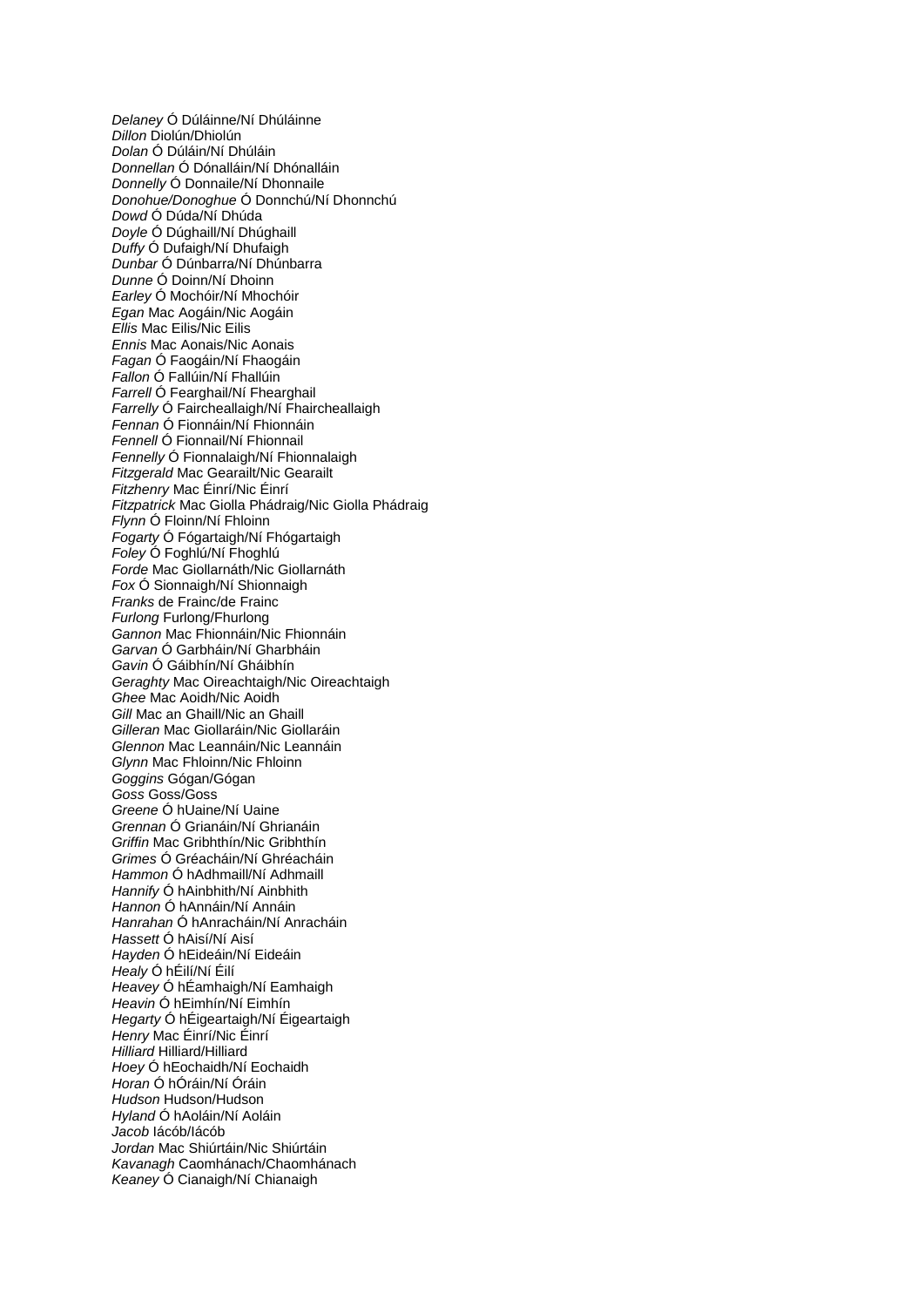*Keenan* Mac Fhinín/Nic Fhinín *Kehoe* Mac Eochaidh/Nic Eochaidh *Kellaghan* Ó Céileacháin/Ní Chéileacháin *Kelly* Ó Ceallaigh/Ní Cheallaigh *Kenna* Mac Cionaoith/Nic Cionaoith *Kennedy* Ó Cinnéide/Ní Chinnéide *Kenny* Ó Cionaoith / Ó Cionnaith Ní Chionaoith / Ní Chionnaith *Keogh* Mac Eochaidh/Nic Eochaidh *Kermath* Mac Diarmada/Nic Dhiarmada *Kilmartin* Mac Giolla Mhártain/Nic Giolla Mhártain *King* Ó Cionga/Ní Chionga *Kirby* Ó Ciarba / Ó Ciarmhaic Ní Ciarba / Ní Chiarmhaic *Lally* Ó Maolalaidh Ní Mhaolalaidh *Lane* Ó Laighin/Ní Laighin *Lennon* Ó Leannáin/Ní Leannáin *Lonergan* Ó Longargáin/Ní Longargáin *Lynch* Ó Loingsigh/Ní Loingsigh *Lyng* Ó Loinn/Ní Loinn *Lyons* Ó Laighin / Ó Liatháin Ní Laighin / Ní Liatháin *Madden* Ó Madáin/Ní Mhadáin *Magee* Mac Aoidh/Nic Aoidh *Maguire* Mac Uidhir/Nic Uighir *Maher* Ó Meachair/Ní Mheacair *Mahon* Mac Mathúna/Nic Mhathúna *Mangan* Ó Mongáin/Ní Mhongáin *Manning* Ó Mainnín/Ní Mhainnín *Martin* Ó Mairtín/Ní Mhairtín *McAndrew* Mac Aindriú/Nic Aindriú *McCarthy* Mac Carthaigh/Nic Carthaigh *McCormack* Mac Cormaic/Nic Cormaic *McDermot(t)* Mac Diarmada/Nic Dhiarmada *McDonald* Mac Dónaill/Nic Dhónaill *McDonnell* Mac Dhónaill/Nic Dhónaill *McElroy* Mac Giolla Rua/Nic Giolla Rua *McElvaney* Mac Giolla Mheana/Nic Giolla Mheana *McEneaney* Mac an Déanaigh/Nic an Déanaigh *McEvoy* Mac Fhíobhuí/Nic Fhíobhuí *McGee* Mac Aoidh/Nic Aoidh *McGrath* Mac Craith/Nic Craith *McLoughlin* Mag Lochlainn/Nig Lochlainn *McMahon* Mac Mathúna/Nic Mhathúna *McManus* Mac Mánais/Nic Mhánais *McNamee* Mac Con Midhe/Nic Con Midhe *Minnock* Ó Muineog/Ní Mhuineog *Minogue* Ó Muineog/Ní Mhuineog *Molloy* Ó Maolmhuaidh/Ní Mhaolmhuaidh *Moore* Ó Mórdha/Ní Mhórdha *Morris* Ó Muiris/Ní Mhuiris *Mullally* Ó Maolalaidh/Ní Mhaolalaidh *Mullaney* Ó Maoileanaigh/Ní Mhaoileanaigh *Mullarkey* Ó Maoilearca/Ni Mhaoilearca *Mulligan* Ó Maolagáin/Ní Mhaolagáin *Mullins* Ó Maoláin/Ní Mhaoláin *Munnelly* Ó Maonaile/Ní Mhaonaile *Murphy* Ó Murchú/Ní Mhurchú *Mynes* Mac Maonais/Nic Mhaonais *Newmann* Nuaman/Nuaman *Nolan* Ó Nualláin/Ní Nualláin *Nugent* Nuinseann / Mag Uinseannáin Nuinseann / Nig Uinseannáin *O'Brien* Ó Briain/Ní Bhriain *O'Callaghan* Ó Ceallacháin/Ní Cheallacháin *O'Connell* Ó Conaill/Ni Chonaill *O'Connor* Ó Conchubhair/Ní Chonchubhair *O'Driscoll* Ó Drisceoil/Ní Dhrisceoil *O'Gorman* Ó Gormáin/Ní Ghormáin *O'Hara* Ó hEára/Ní Eára *O'Keeffe* Ó Caoimh/Ní Chaoimh